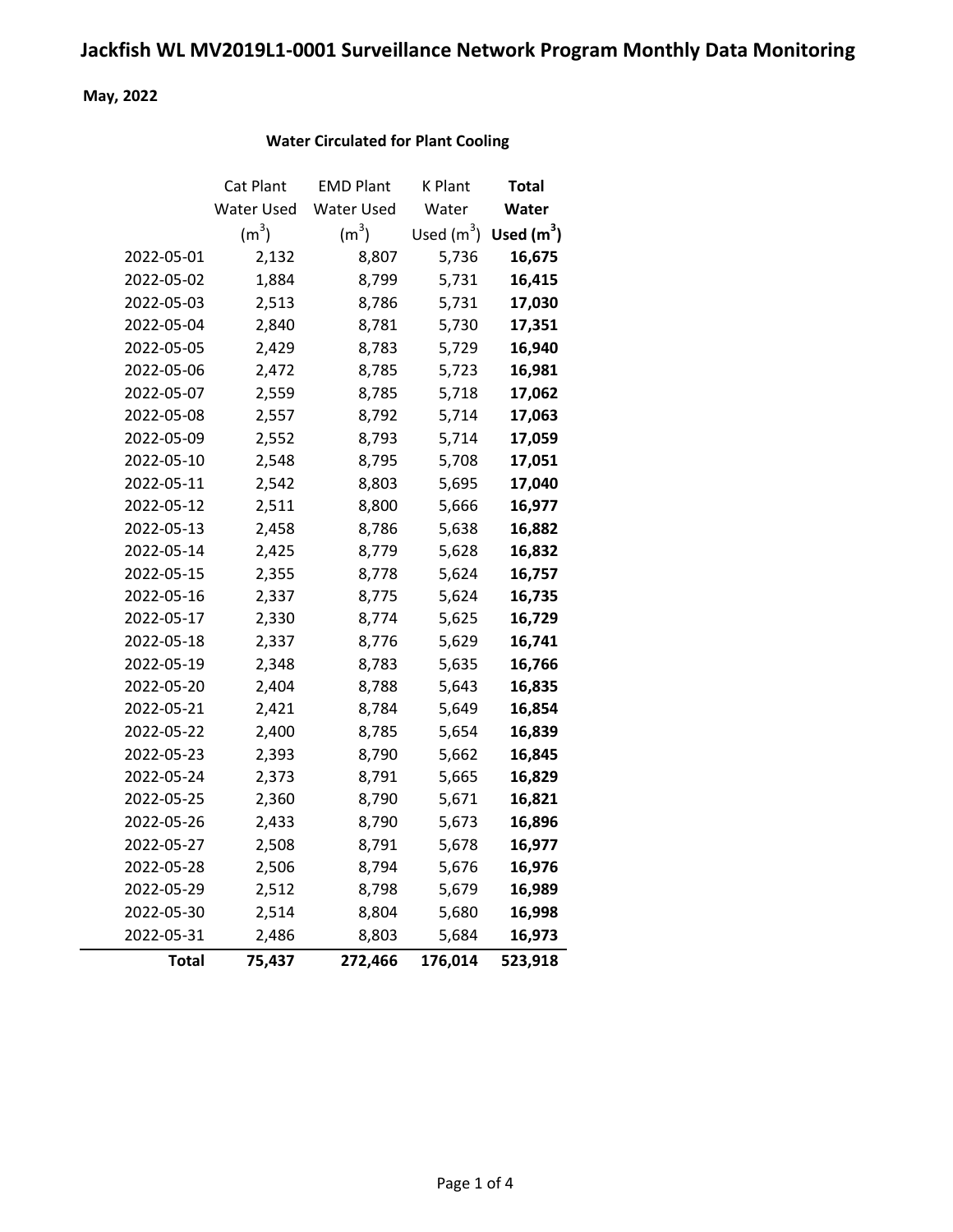# Jackfish WL MV2019L1-0001 Surveillance Network Program Monthly Data Monitoring

#### May, 2022

| <b>Intake Water Temperatures</b> |      | <b>Discharge Water Temperatures</b> |         |                    |               |                  |               |
|----------------------------------|------|-------------------------------------|---------|--------------------|---------------|------------------|---------------|
|                                  |      |                                     |         | Average            |               |                  |               |
|                                  |      |                                     |         | <b>Intake</b>      | Cat Plant     | <b>EMD Plant</b> | K Plant       |
|                                  |      | Cat Plant EMD Plant                 | K Plant | <b>Temperature</b> | Discharge     | Discharge        | Discharge     |
|                                  |      | Intake (°C) Intake (°C) Intake (°C) |         | $(^{\circ}C)$      | $(^{\circ}C)$ | $(^{\circ}C)$    | $(^{\circ}C)$ |
| 2022-05-01                       | 1.9  | 1.3                                 | 1.9     | 1.8                | 1.6           | 1.7              | 1.7           |
| 2022-05-02                       | 1.9  | 1.3                                 | 1.9     | 1.8                | 2.0           | 1.7              | 1.7           |
| 2022-05-03                       | 1.9  | 1.3                                 | 1.9     | 1.8                | 2.0           | 1.7              | 1.6           |
| 2022-05-04                       | 1.9  | 1.3                                 | 1.9     | 1.8                | 1.5           | 1.7              | 1.6           |
| 2022-05-05                       | 1.9  | 1.4                                 | 2.0     | 1.8                | 1.5           | 1.7              | 1.8           |
| 2022-05-06                       | 1.9  | 1.4                                 | 2.0     | $1.8\,$            | 1.5           | 1.7              | 1.8           |
| 2022-05-07                       | 2.0  | 1.4                                 | 2.0     | 1.9                | 1.6           | 1.7              | 1.7           |
| 2022-05-08                       | 1.9  | 1.4                                 | 2.0     | 1.8                | 1.5           | 1.7              | 1.7           |
| 2022-05-09                       | 1.9  | 1.3                                 | 2.0     | 1.8                | 1.5           | 1.7              | 1.7           |
| 2022-05-10                       | 1.9  | 1.3                                 | 1.9     | 1.8                | 1.5           | 1.7              | 1.7           |
| 2022-05-11                       | 2.0  | 1.4                                 | 2.1     | 1.9                | 1.6           | 1.8              | 1.8           |
| 2022-05-12                       | 2.1  | 1.6                                 | 2.3     | 2.1                | 1.8           | 2.0              | 2.0           |
| 2022-05-13                       | 2.2  | 1.7                                 | 2.3     | 2.1                | 1.8           | 2.0              | 2.1           |
| 2022-05-14                       | 2.2  | 1.8                                 | 2.4     | 2.2                | 1.9           | 2.1              | 2.1           |
| 2022-05-15                       | 2.6  | 2.0                                 | 2.6     | 2.5                | 2.2           | 2.3              | 2.4           |
| 2022-05-16                       | 2.8  | 2.2                                 | 2.7     | 2.7                | 2.5           | 2.6              | 2.4           |
| 2022-05-17                       | 3.0  | 2.5                                 | 3.0     | 2.9                | 2.7           | 2.8              | 2.8           |
| 2022-05-18                       | 3.0  | 2.5                                 | 3.1     | 2.9                | 2.6           | 2.9              | 2.8           |
| 2022-05-19                       | 3.5  | 2.9                                 | 3.4     | 3.4                | 3.1           | 3.3              | 3.1           |
| 2022-05-20                       | 4.0  | 3.5                                 | 4.0     | 3.9                | 3.6           | 3.8              | 3.8           |
| 2022-05-21                       | 4.8  | 4.1                                 | 4.8     | 4.6                | 4.4           | 4.5              | 4.5           |
| 2022-05-22                       | 4.9  | 4.3                                 | 4.9     | 4.8                | 4.5           | 4.7              | 4.7           |
| 2022-05-23                       | 5.2  | 4.5                                 | 5.2     | 5.1                | 4.8           | 4.9              | 4.9           |
| 2022-05-24                       | 5.9  | 5.1                                 | 5.8     | 5.7                | 5.5           | 5.4              | 5.5           |
| 2022-05-25                       | 6.3  | 5.5                                 | 6.5     | 6.2                | 5.9           | 5.9              | 6.2           |
| 2022-05-26                       | 6.9  | 5.8                                 | 7.2     | 6.8                | 6.5           | 6.2              | 6.9           |
| 2022-05-27                       | 7.9  | 6.6                                 | 8.2     | 7.7                | 7.4           | 6.9              | 7.9           |
| 2022-05-28                       | 7.8  | 6.6                                 | 8.1     | 7.6                | 7.3           | 6.9              | 7.9           |
| 2022-05-29                       | 8.9  | 7.8                                 | 8.9     | 8.7                | 8.4           | 8.2              | 8.6           |
| 2022-05-30                       | 9.5  | 8.3                                 | 9.9     | 9.3                | 9.0           | 8.7              | 9.6           |
| 2022-05-31                       | 10.3 | 8.6                                 | 11.0    | 10.1               | 9.8           | 9.0              | 10.8          |
| <b>Total</b>                     | 4.0  | 3.3                                 | 4.1     | 3.9                | 3.7           | 3.7              | 3.9           |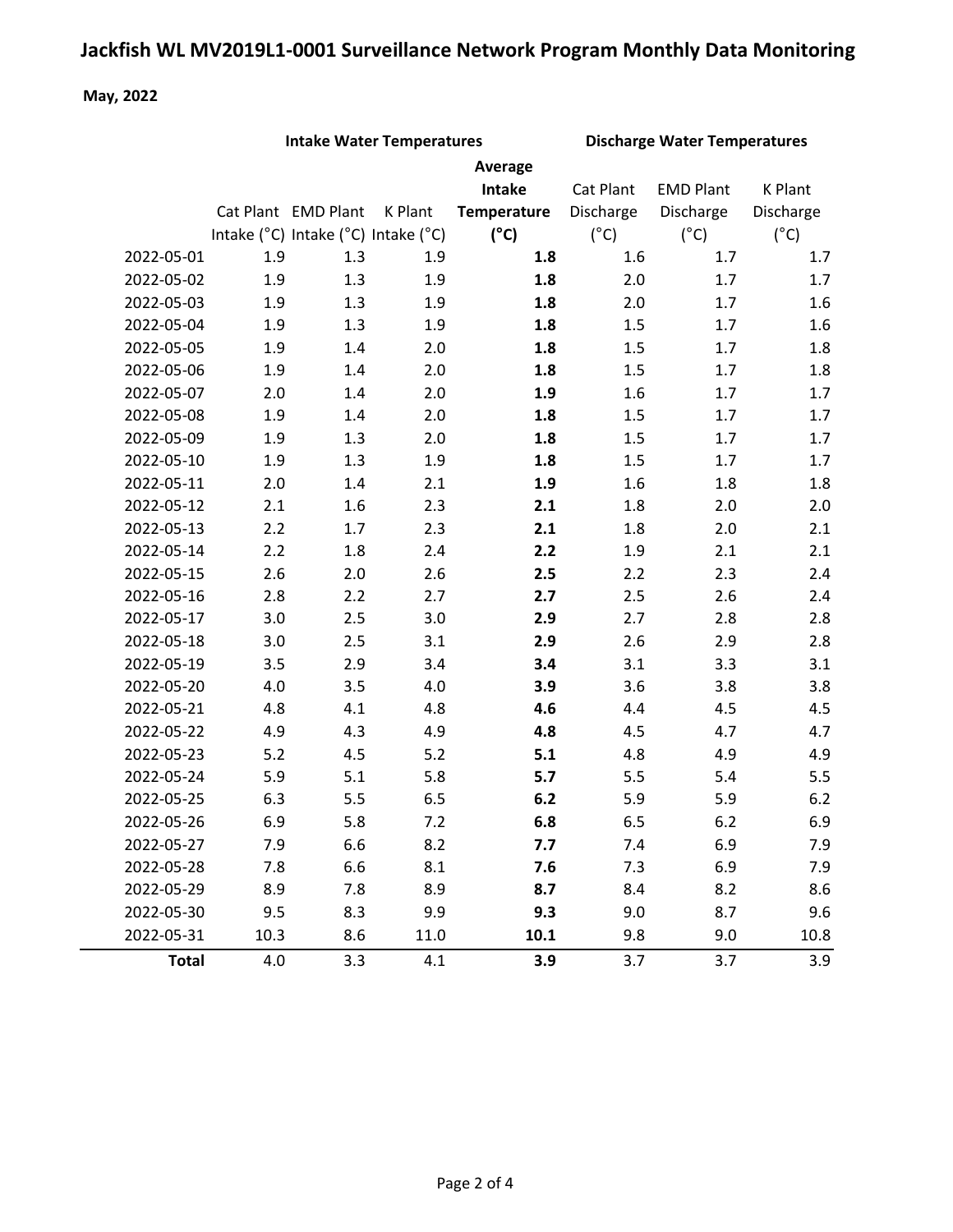#### May, 2022

|              | Temperature Change (Discharge - Intake) |                  |                    |  |  |  |
|--------------|-----------------------------------------|------------------|--------------------|--|--|--|
|              | <b>Cat Plant</b><br><b>K Plant</b>      |                  |                    |  |  |  |
|              | <b>Temperature</b>                      | <b>EMD Plant</b> | <b>Temperature</b> |  |  |  |
|              | <b>Difference</b>                       | Temperature      | <b>Difference</b>  |  |  |  |
|              | $(^{\circ}C)$                           | Difference (°C)  | $(^{\circ}C)$      |  |  |  |
| 2022-05-01   | $-0.3$                                  | 0.4              | $-0.3$             |  |  |  |
| 2022-05-02   | 0.1                                     | 0.3              | $-0.3$             |  |  |  |
| 2022-05-03   | 0.1                                     | 0.3              | $-0.3$             |  |  |  |
| 2022-05-04   | $-0.4$                                  | 0.4              | $-0.2$             |  |  |  |
| 2022-05-05   | $-0.4$                                  | 0.3              | $-0.3$             |  |  |  |
| 2022-05-06   | $-0.4$                                  | 0.3              | $-0.3$             |  |  |  |
| 2022-05-07   | $-0.4$                                  | 0.3              | $-0.2$             |  |  |  |
| 2022-05-08   | $-0.4$                                  | 0.3              | $-0.2$             |  |  |  |
| 2022-05-09   | $-0.4$                                  | 0.3              | $-0.2$             |  |  |  |
| 2022-05-10   | $-0.4$                                  | 0.3              | $-0.2$             |  |  |  |
| 2022-05-11   | $-0.4$                                  | 0.4              | $-0.2$             |  |  |  |
| 2022-05-12   | $-0.4$                                  | 0.3              | $-0.3$             |  |  |  |
| 2022-05-13   | $-0.4$                                  | 0.4              | $-0.3$             |  |  |  |
| 2022-05-14   | $-0.3$                                  | 0.4              | $-0.3$             |  |  |  |
| 2022-05-15   | $-0.3$                                  | 0.3              | $-0.3$             |  |  |  |
| 2022-05-16   | $-0.4$                                  | 0.3              | $-0.3$             |  |  |  |
| 2022-05-17   | $-0.4$                                  | 0.3              | $-0.3$             |  |  |  |
| 2022-05-18   | $-0.4$                                  | 0.3              | $-0.3$             |  |  |  |
| 2022-05-19   | $-0.4$                                  | 0.3              | $-0.3$             |  |  |  |
| 2022-05-20   | $-0.4$                                  | 0.3              | $-0.3$             |  |  |  |
| 2022-05-21   | $-0.4$                                  | 0.3              | $-0.3$             |  |  |  |
| 2022-05-22   | $-0.4$                                  | 0.3              | $-0.3$             |  |  |  |
| 2022-05-23   | $-0.4$                                  | 0.3              | $-0.3$             |  |  |  |
| 2022-05-24   | $-0.4$                                  | 0.3              | $-0.3$             |  |  |  |
| 2022-05-25   | $-0.4$                                  | 0.3              | $-0.3$             |  |  |  |
| 2022-05-26   | $-0.4$                                  | 0.3              | $-0.3$             |  |  |  |
| 2022-05-27   | $-0.5$                                  | 0.3              | $-0.3$             |  |  |  |
| 2022-05-28   | $-0.5$                                  | 0.3              | $-0.3$             |  |  |  |
| 2022-05-29   | $-0.5$                                  | 0.3              | $-0.3$             |  |  |  |
| 2022-05-30   | $-0.5$                                  | 0.3              | $-0.3$             |  |  |  |
| 2022-05-31   | $-0.5$                                  | 0.3              | $-0.3$             |  |  |  |
| <b>Total</b> | $-0.4$                                  | 0.3              | $-0.3$             |  |  |  |